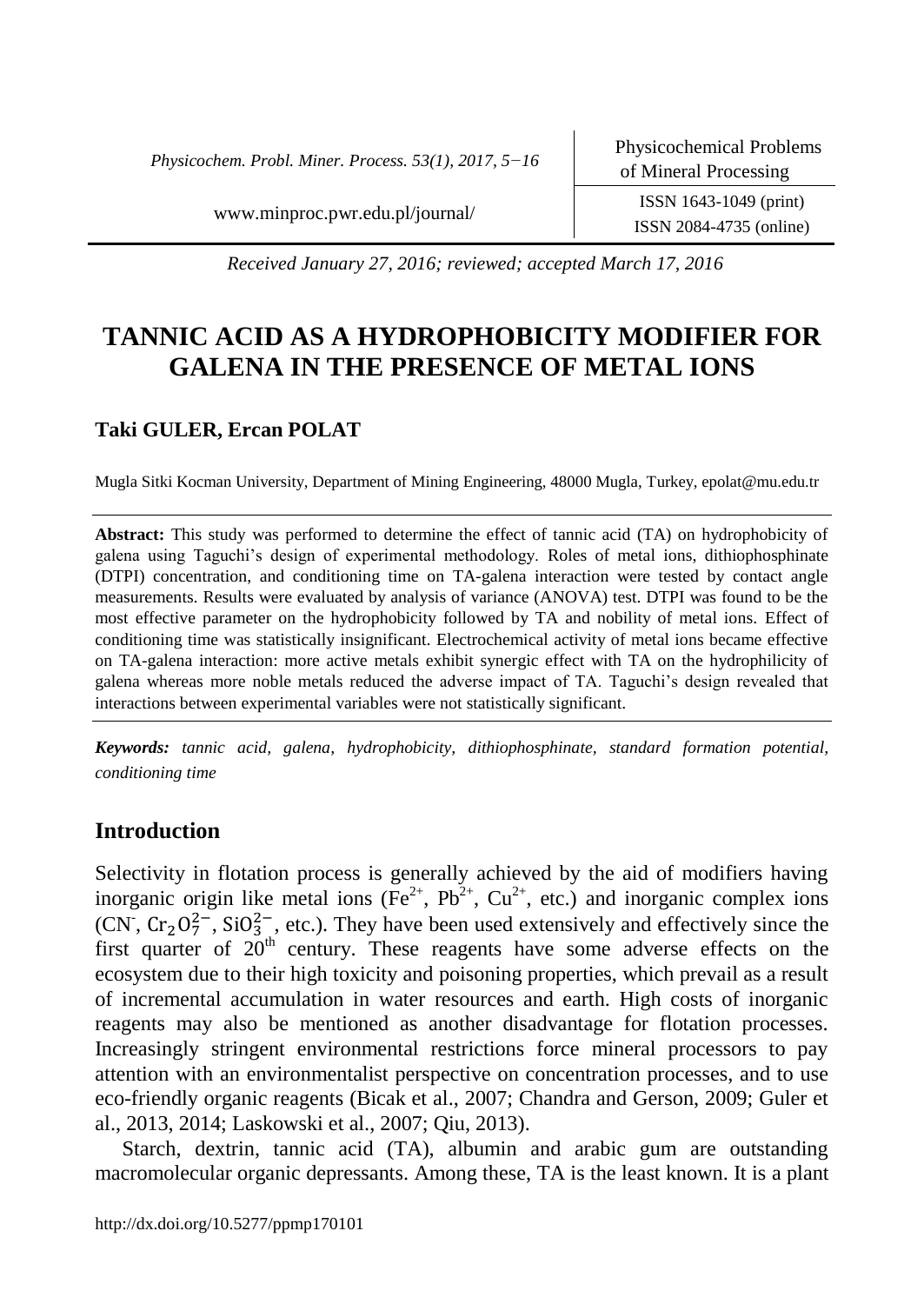derived hydrolysable active polyphenolic compound with the hydrophobic core and hydrophilic shell of polyphenolic structure. It behaves as a reducing agent in electrochemically active sulfide mineral pulps (Ahmad, 2014; Aromal and Philip, 2012; Hem, 1960; Qiu, 2013). The hydrolyzed hydrophilic active groups of TA have high affinity for heavy metal ions. TA reduces ferric species, and forms complex ferrous-TA compounds if the concentration of organic depressant is above a certain minimum dosage (Hem, 1960). TA was proposed to adsorb on galena through complex formation with  $Pb^{2+}$  ions, not with hydroxyl complex on the mineral surface (Qui, 2013). So that galena could be selectively depressed by TA in chalcopyrite flotation process.

 $Fe^{2+}$ ,  $Pb^{2+}$  and  $Cu^{2+}$  ions are the most commonly encountered metal ions in the flotation system of galena ore or complex sulfide ores containing galena. They may intentionally be added as modifying agents, or be present as system variables. For the second case, ions of those metals may be present in flotation pulp as dissolved species from the constituent of ore while  $Fe^{2+}$  ions may also come from the milling circuit as dissolved species from milling media or mill linings (Chandra and Gerson, 2009; Peng et al., 2002; Peng et al., 2003). Presence of metal ions in flotation pulp may contribute selectivity, but may also decrease separation efficiency due to inadvertent activation and misreporting the unwanted mineral into the wrong stream (Bogusz et al., 1997; Chandra and Gerson, 2009; Finkelstein, 1997). Guler et al. (2014) stated that the effect of metal ion on the hydrophobicity of pyrite was dependent on its standard formation potential since more active metal ions reduced hydrophobicity while the nobility of modifying metal ions exhibited positive impact on the hydrophobicity of pyrite.

Hydrophobicity of galena may vary, depending on the presence of electrolytes in the flotation system particularly coming from ore itself and/or grinding circuit. Effect of electrolytes on the hydrophobicity and selectivity may be manipulated by TA exploiting its electrochemical activity property. This study aimed to identify the role of TA on galena hydrophobicity by contact angle measurement at different collector concentrations, metal ions, and conditioning time. Experimental system was designed by applying the Taguchi approach.

### **Materials and methods**

#### **Materials**

Highly mineralized galena rock specimens were supplied from a galena-sphalerite ore deposit in Koyulhisar-Sivas, Turkey. Mineralogical and chemical characterizations of galena specimen were performed by XRD, AAS, SEM and optical metal microscopy. XRD measurement clarified that used sample was highly pure and the sole determined mineralogical phase was galena (Fig. 1). Sphalerite was found to be the trace impurity from chemical analysis and optical microscopy studies.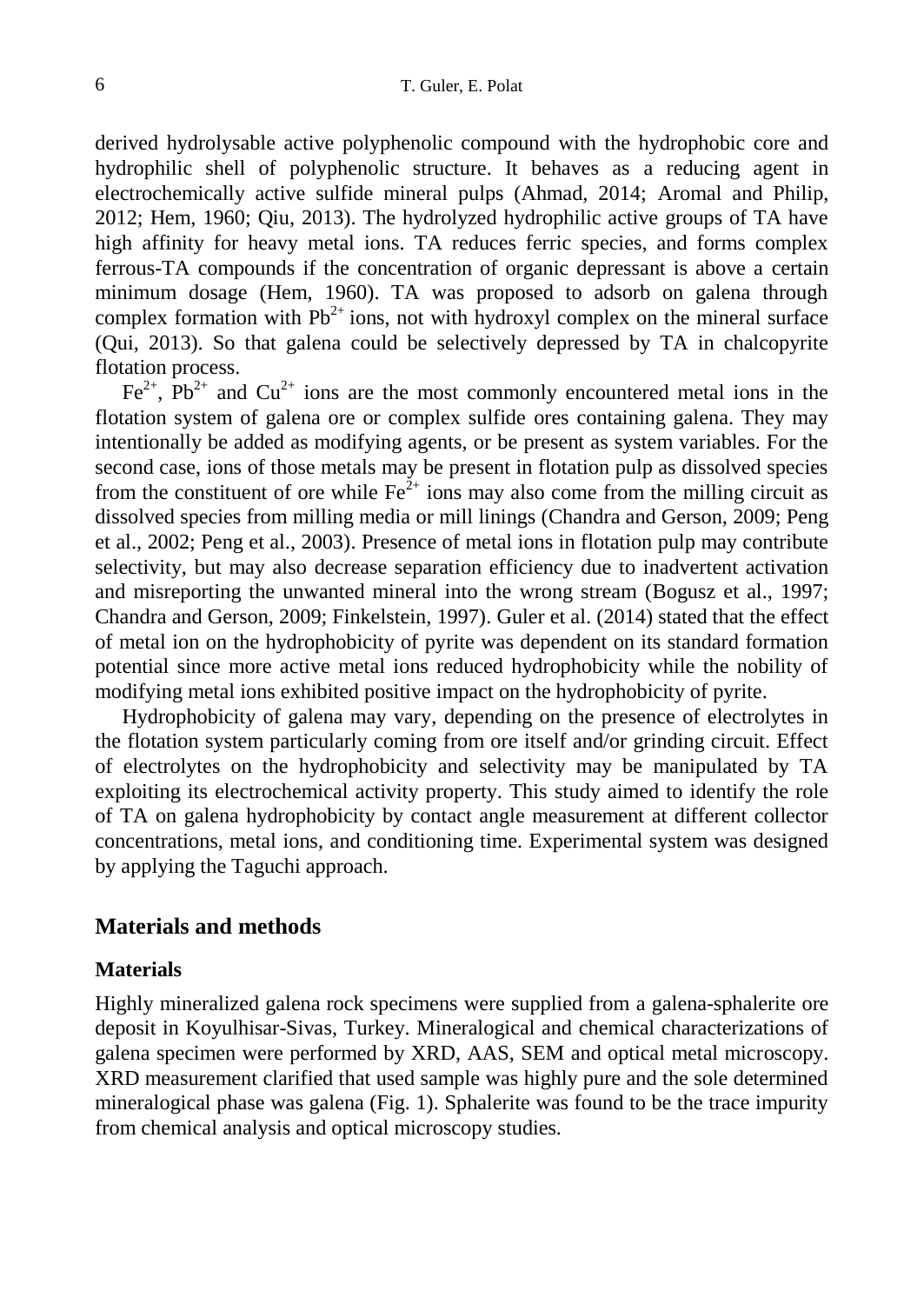

Massive galena specimen was cut into a rectangular cross-section with surface area of approximately 9 mm<sup>2</sup>. The shaped specimen was used in the preparation of galena electrode. It was mounted into a glass tube with an electrochemically inert epoxy resin. The surface of galena electrode was polished wet using 800-grit silicon carbide paper and 1 μm size diamond paste before each run. After polishing the mineral electrode surface, it was rinsed with distilled water, and transferred into the cell.

Experimental works were conducted using buffer solution (pH 9.2). Solution was prepared by 0.05 M Na-tetra borate (Na<sub>2</sub>B<sub>4</sub>O<sub>7</sub>·10H<sub>2</sub>O) and distilled water. Experiments were performed at ambient temperature (about  $20^{\circ}$ C) in open atmosphere conditions.

FeSO<sub>4</sub>.7H<sub>2</sub>O, CuSO<sub>4</sub>.5H<sub>2</sub>O and Pb(NO<sub>3</sub>)<sub>2</sub> were used as inorganic modifying agents as sources of Fe<sup>2+</sup>,  $Cu^{2+}$  and Pb<sup>2+</sup> cations, respectively. Used inorganic modifiers were of analytical grade. Sodium di-isobutyl dithiophosphinate (DTPI) was used as thiol collector. DTPI is a commercial product of Cytec under the trade name "Aerophine 3418A" promoter. It contains about 50% w/w of DTPI with the traces of tri-isobutyl phosphine sulfide impurity (the rest is water). Tannic acid  $(C_{76}H_{52}O_{76})$ , supplied by Merck, was tested as organic modifying agent. Stock solutions of all reagents were prepared for daily consumption, as there is evidence that the polymer solution degrades over time (Bogusz et al., 1997).

## **Contact angle measurement**

Contact angle measurements were made in-situ using a glass cell. An air bubble was placed on the mineral electrode surface by a micro syringe and photographed by Samsung S85 camera. Contact angle measurement set-up can be found elsewhere (Guler et al., 2009). MB-Ruler 3.3 software program (http://www.markusbader.de/MBRuler) was employed in reading the contact angles from both sides of bubble on camera images. Final contact angle data was obtained taking the arithmetic mean of measured values.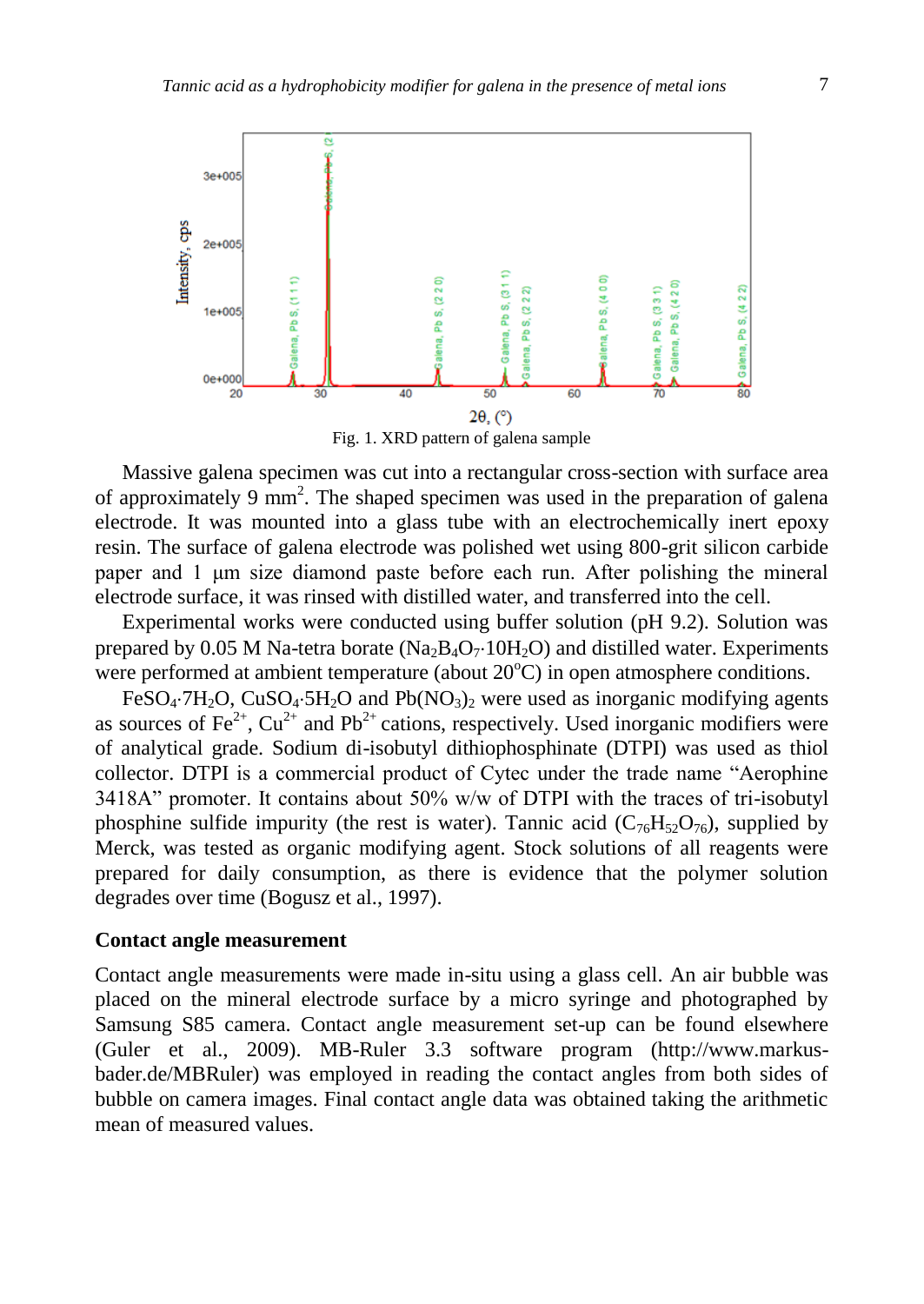#### **Experimental design and statistical analysis**

Experimental work was designed by applying the Taguchi approach. It was first introduced by Dr. Genechi Taguchi to provide reliable results by conducting relatively less experiments. Number of experiments is reduced by applying Taguchi's orthogonal array, which was derived from classical full factorial design. For complete analysis, Taguchi suggests to use signal-to-noise (S/N) ratio for multiple runs. The S/N ratio is a dimensionless performance measurement, and determines the most robust set of operating conditions from variation within the results. Noise factors are uncontrollable ones that cause variations in the quality property. On the other hand, signal factors are known as controllable and decrease the effects of uncontrollable factors. Taguchi's approach was applied for "the larger is better" case to maximize the response. The S/N ratio was calculated using following equation, where "y" is the experimental result

$$
(S/N) = -10\log(\frac{1}{n}\sum_{i=1}^{n}\frac{1}{y_i^2}).
$$
 (1)

Four process parameters were tested at three different levels: concentrations of TA (5, 20, 50 mg/dm<sup>3</sup>) and DTPI ( $10^{-5}$ ,  $10^{-4}$ ,  $10^{-3}$  M), type of metal ion (Fe<sup>2+</sup>, Pb<sup>2+</sup> and  $Cu<sup>2+</sup>$ ), and conditioning time (2, 10, 30 minutes). Metal ion was added into cell at constant concentration  $(10^4 \text{ M})$  when required. TA and metal ions were used as modifying agents while DTPI was tested as collector. Preliminary experiments were performed to determine TA levels while assumptions were made for conditioning time, type and concentration of metal ions, and concentration of collecting agent based on the previous findings (Bogusz et al., 1997; Chandra and Gerson, 2009; Peng et al., 2002). Types of metal ions were determined both considering the abundance in sulfide mineral pulps and their standard formation potentials. Among selected ones, ferrous ion was the most active  $(E_{Fe^{2+}/Fe^{0}}^{^{\circ}} = -440 \text{ mV})$  whereas cupric ion was the most noble one  $(E_{Cu^{2+}/Cu^{0}}^{\circ} = 337 \text{ mV})$ . Standard formation potential of lead is between them  $(E_{Pb^{2+}/Pb^{0}}^{\circ} = -126 \text{ mV}).$ 

Taguchi's  $L_{27}(3^4)$  orthogonal array was applied in experimental works to test four parameters (concentrations of TA and DTPI, formation potential of metal ions, and conditioning time) at three levels (Table 1). The number 27 means the number of experiments to be conducted to analyze all variables and their levels. Three images were taken from each bubble placed on mineral electrode surface both to calculate signal/noise ratio (S/N), and to eliminate man-made errors in order to obtain optimum results. The S/N ratios and mean contact angles of each run were calculated, and analysis of variance (ANOVA) table was drawn from the calculated data using Minitab software (Version 17.1.0) program.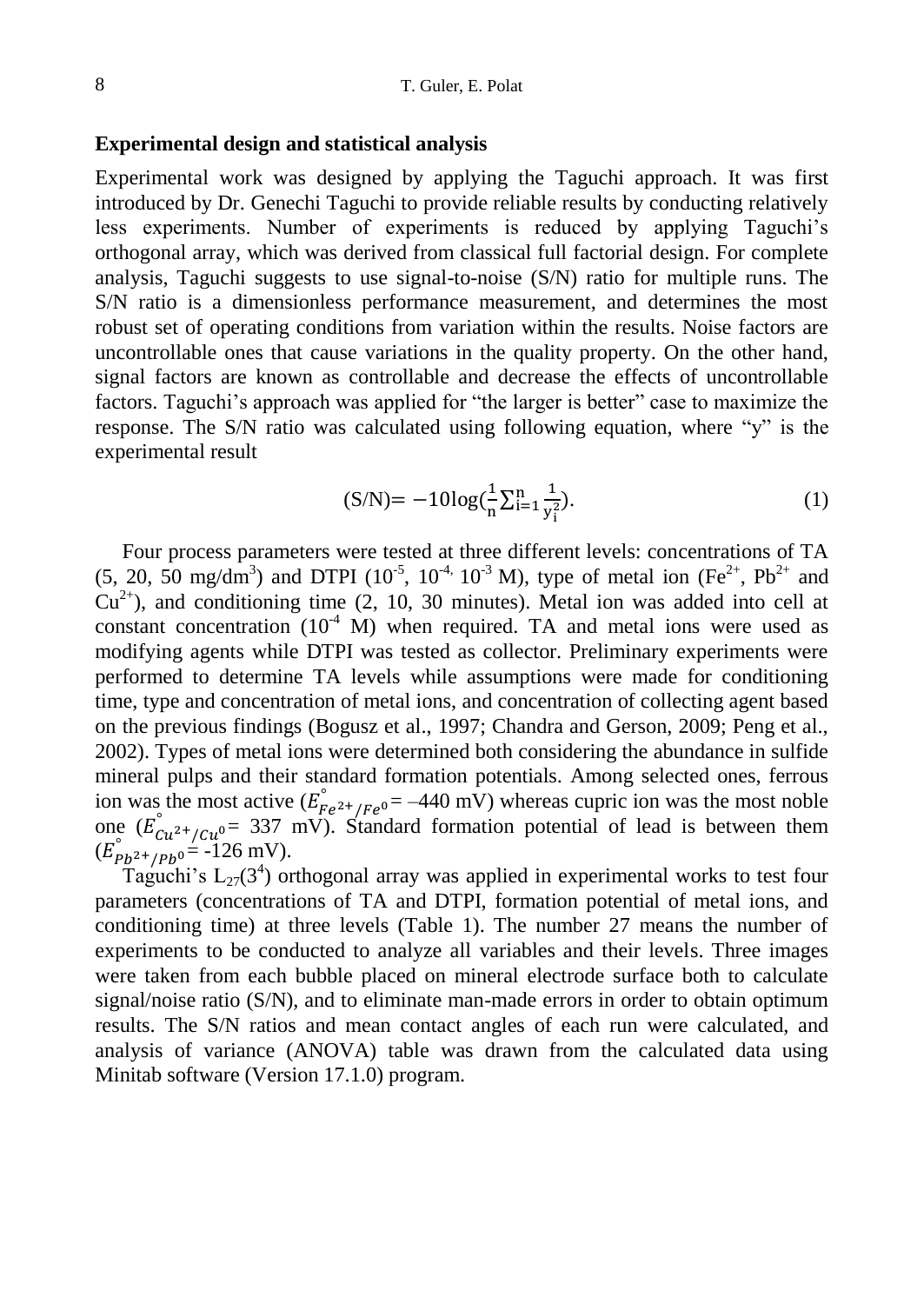## **Results and Discussions**

Contact angle measurements were made randomly and Taguchi's orthogonal array was constructed as seen in Table 1. Data given in the orthogonal array was analyzed by applying ANOVA test (Table 2), where DF is "degree of freedom", SS is "sum of squares", and MS represents "mean sum of squares". Following statistical results were recorded as model summary from ANOVA test:  $S = 0.7446$ ; R-Sq = 98.88%;  $R-Sq(adi) = 95.14\%$ . The applied Taguchi experimental design exhibited significantly high R-Sq value. The higher the F value and the lower the *P* value mean the greater the impact of variable on experimental results. Moreover, it is known well that if the calculated *P* value is lower than significance level  $\alpha$ , in which case calculated *F* value is greater than  $F_{Table a}$  value, found elsewhere (Montgomery and Runger, 2007), then the influence of independent variables (experimental parameters) on dependent variable (contact angle) is statistically significant, and vice-versa (Guler and Akdemir, 2012; Montgomery and Runger, 2007).

ANOVA test revealed that maximum *F* value was obtained in the case of DTPI  $(F<sub>DTPI</sub>: 184.05)$ . So, collector concentration was the most effective factor, followed by TA concentration, while conditioning time was the least. Taken the significance level (*α*-level) as 0.05 (95% confidence or 5% significance) and magnitude of calculated *F* value as a criterion, then the effects of DTPI, TA and metal ions on the hydrophobicity were found to be statistically significant.

DTPI adsorption on galena is expected to occur in two steps (Pecina et al., 2006): electrochemical oxidation of galena surface and then chemical adsorption of DTPI ions on mineral surface as metal-collector species. First step is the release of  $Pb^{2+}$  ions according to the reaction given below. Surface oxidation proceeds spontaneously further around open circuit potential and Pb-sulfoxy and/or hydroxy complexes may form on galena (Guler, 2012; Kocabag et al., 1990). These excess oxidation products reduce mineral-collector interaction. So, slightly oxidizing condition is appropriate situation for DTPI adsorption where ionic form of lead present on the surface. Release of elemental sulfur also exhibits positive impact on hydrophobicity for which

$$
PbS \to Pb^{2+} + S^{\circ} + 2e^{-} \qquad E^{\circ} = 354 \text{ mV}.
$$
 (2)

TA was found to be second dominating experimental variable, and reduced hydrophobicity (Table 1). Its effect became more apparent at higher concentrations causing reasonably high *F* value (Table 2). Calculated *F* value for TA ( $F_{TA}$ ) is much lower than  $F_{DTPI}$ , and much larger than  $F_{metal\;ions}$ . Metal ions have been known to be effective modifiers, and used to satisfy selectivity in the flotation of complex sulfide ores (Chandra and Gerson, 2009; Finkelstein, 1997; Peng et al., 2002, 2003). So, larger  $F_{TA}$  value demonstrated that TA was more effective modifier on galena than metal ions.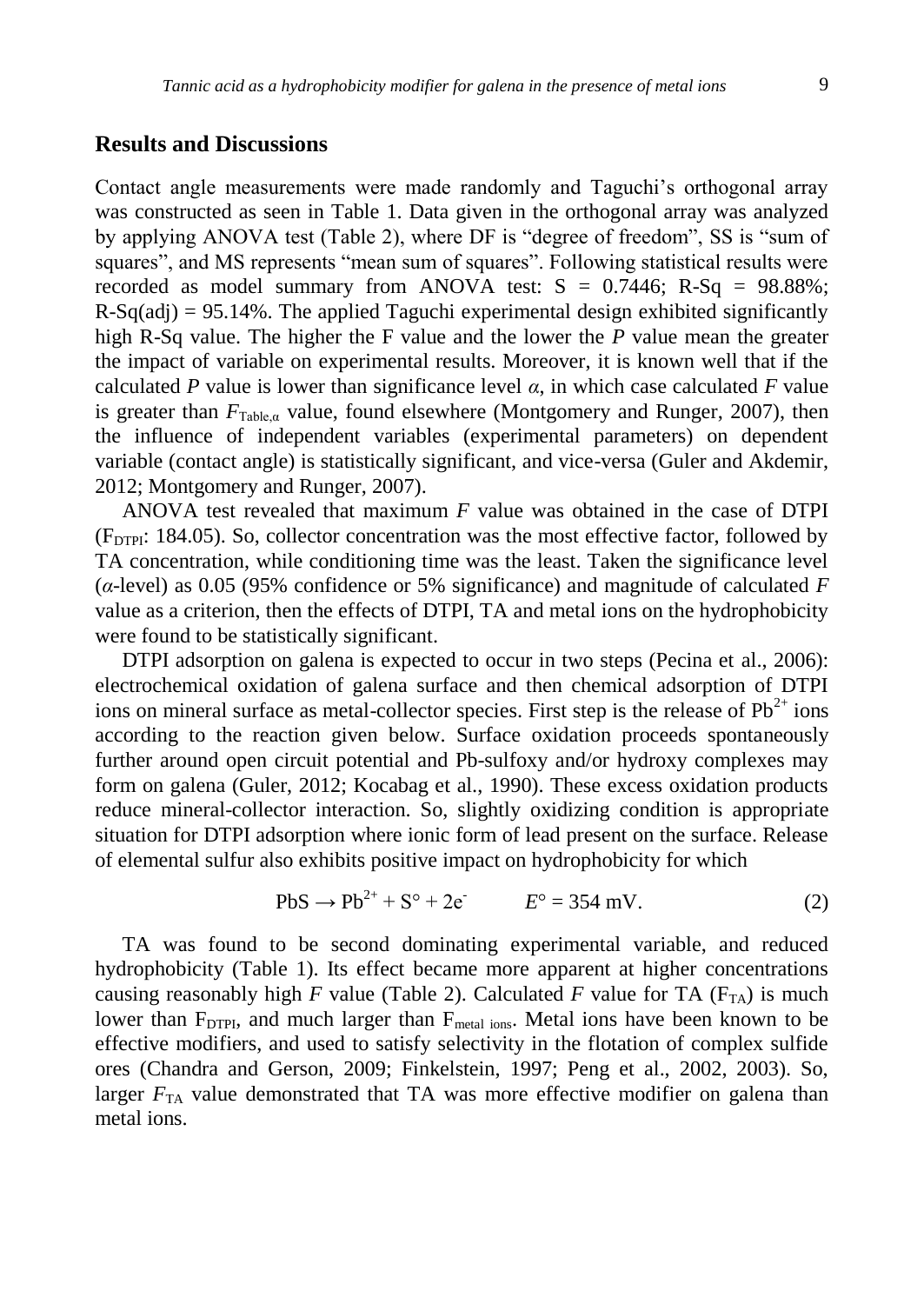|                |                    | <b>TA</b><br><b>DTPI</b> |                           | Conditioning   | Contact Angle Measurement (M), $(°)$ | S/N            |                |       |       |
|----------------|--------------------|--------------------------|---------------------------|----------------|--------------------------------------|----------------|----------------|-------|-------|
| Run            | mg/dm <sup>3</sup> | $\mathbf M$              | $E_{Metal}^{\circ}$<br>mV | Time, min      | M1                                   | M <sub>2</sub> | M <sub>3</sub> | Mean  | Ratio |
| $\mathbf{1}$   | 5                  | $10^{-5}\,$              | 337                       | $\overline{c}$ | 17                                   | 19             | 19             | 18.33 | 25.23 |
| $\sqrt{2}$     | 5                  | $10^{-5}$                | $-126$                    | 10             | 20                                   | 18             | 19             | 19.00 | 25.55 |
| $\mathfrak{Z}$ | 5                  | $10^{-5}$                | $-440$                    | 30             | 19                                   | 22             | 21             | 20.67 | 26.26 |
| $\overline{4}$ | 5                  | $10^{-4}$                | 337                       | 10             | 43                                   | 41             | 40             | 41.33 | 32.31 |
| 5              | 5                  | $10^{-4}$                | $-126$                    | 30             | 35                                   | 35             | 36             | 35.33 | 30.96 |
| 6              | 5                  | $10^{-4}$                | $-440$                    | $\mathbf{2}$   | 30                                   | 30             | 28             | 29.33 | 29.33 |
| 7              | 5                  | $10^{-3}$                | 337                       | 30             | 45                                   | 46             | 45             | 45.33 | 33.13 |
| $8\,$          | 5                  | $10^{-3}$                | $-126$                    | $\mathbf{2}$   | 40                                   | 41             | 38             | 39.67 | 31.96 |
| 9              | 5                  | $10^{-3}$                | $-440$                    | 10             | 36                                   | 37             | 35             | 36.00 | 31.12 |
| 10             | 20                 | $10^{-5}$                | 337                       | $\overline{2}$ | 17                                   | 19             | 18             | 18.00 | 25.08 |
| 11             | 20                 | $10^{-5}$                | $-126$                    | 10             | 16                                   | 17             | 15             | 16.00 | 24.05 |
| 12             | 20                 | $10^{-5}$                | $-440$                    | 30             | 13                                   | 14             | 15             | 14.00 | 22.88 |
| 13             | 20                 | $10^{-4}$                | 337                       | 10             | 31                                   | 29             | 30             | 30.00 | 29.53 |
| 14             | 20                 | $10^{-4}$                | $-126$                    | 30             | 28                                   | 29             | 30             | 29.00 | 29.24 |
| 15             | 20                 | $10^{-4}$                | $-440$                    | $\sqrt{2}$     | 25                                   | 24             | 23             | 24.00 | 27.59 |
| 16             | 20                 | $10^{-3}$                | 337                       | 30             | 38                                   | 40             | 39             | 39.00 | 31.82 |
| 17             | 20                 | $10^{-3}$                | $-126$                    | $\overline{c}$ | 32                                   | 32             | 33             | 32.33 | 30.19 |
| 18             | 20                 | $10^{-3}$                | $-440$                    | 10             | 30                                   | 29             | 30             | 29.67 | 29.44 |
| 19             | 50                 | $10^{-5}$                | 337                       | $\mathbf{2}$   | 15                                   | 15             | 16             | 15.33 | 23.70 |
| 20             | 50                 | $10^{-5}$                | $-126$                    | 10             | 13                                   | 14             | 14             | 13.67 | 22.70 |
| 21             | 50                 | $10^{-5}$                | $-440$                    | 30             | 11                                   | 10             | 9              | 10.00 | 19.91 |
| $22\,$         | 50                 | $10^{-4}$                | 337                       | 10             | 25                                   | 25             | 24             | 24.67 | 27.84 |
| 23             | 50                 | $10^{-4}$                | $-126$                    | 30             | 22                                   | 23             | 23             | 22.67 | 27.10 |
| 24             | 50                 | $10^{-4}$                | $-440$                    | $\overline{c}$ | 19                                   | 20             | 18             | 19.00 | 25.55 |
| 25             | 50                 | $10^{-3}$                | 337                       | 30             | 33                                   | 32             | 34             | 33.00 | 30.36 |
| 26             | 50                 | $10^{-3}$                | $-126$                    | $\overline{2}$ | 25                                   | 27             | 26             | 26.00 | 28.29 |
| 27             | 50                 | $10^{-3}$                | $-440$                    | 10             | 23                                   | 22             | 23             | 22.67 | 27.10 |

Table 1. Taguchi's  $L_{27}(3^4)$  orthogonal array for contact angle measurement

Table 2. ANOVA analysis for S/N ratio

| Source               | DF             | Adj. SS | Adj. MS | $F$ -Value | $P-Value$ | $F_{Table, \alpha=0.05}$ |
|----------------------|----------------|---------|---------|------------|-----------|--------------------------|
| <b>TA</b>            | 2              | 61.614  | 30.807  | 55.57      | 0.000     | 5.14                     |
| <b>DTPI</b>          | 2              | 204.056 | 102.028 | 184.05     | 0.000     | 5.14                     |
| Metal ion            | 2              | 21.875  | 10.937  | 19.73      | 0.002     | 5.14                     |
| Conditioning time    | $\overline{c}$ | 1.257   | 0.629   | 1.13       | 0.382     | 5.14                     |
| <b>TA-DTPI</b>       | $\overline{4}$ | 0.321   | 0.080   | 0.14       | 0.959     | 4.53                     |
| TA-Metal ion         | $\overline{4}$ | 2.537   | 0.634   | 1.14       | 0.420     | 4.53                     |
| TA-Conditioning time | $\overline{4}$ | 1.486   | 0.372   | 0.67       | 0.636     | 4.53                     |
| Residual error       | 6              | 3.326   | 0.554   |            |           |                          |
| Total                | 26             | 296.472 |         |            |           |                          |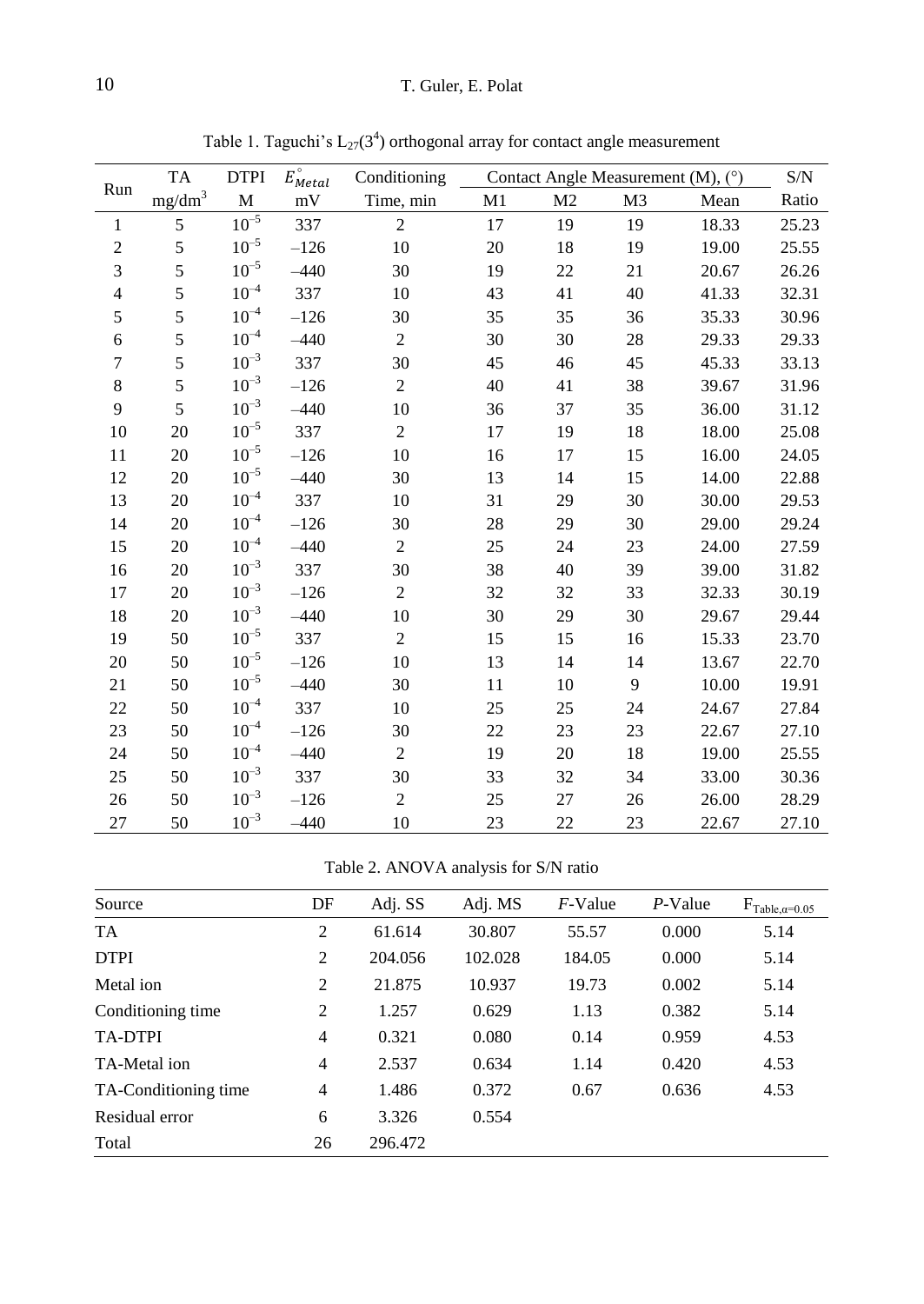Synergic effects of tested variables on the hydrophobicity of galena were plotted in terms of contact angle on contour maps using data given in Table 1 (Figs. 2-4). Because of the applied experimental design, all variables made some more contributions on the magnitude of contact angle. For this reason, trend lines on the maps were regarded instead of magnitudes shaping them. ANOVA test revealed that dual effects of factors were statistically insignificant. In general, DTPI increased the hydrophobicity whereas TA displayed depressing action (Fig. 2). DTPI significantly overcame the depressing property of TA at higher concentrations, especially above 10<sup>-4</sup> M DTPI. TA adsorption is favorable on unoxidized surface chemical state. Hydrophilic effect of TA arises from the formation of metal-TA complexes through chelate formation between polyphenolic hydroxyl of TA and metal ion on the mineral surface (Pugh, 1989; Qiu, 2013). Due to its reducing property. TA was thought to inhibit the surface excess oxidation (Ahmad, 2014; Aromal and Philip, 2012; Qiu, 2013). Reducing capacity of TA was reported to decrease at higher pHs (Hem, 1960). In spite of the presence of TA, galena surface might still continue to oxidize slowly after metal ion release. In case of surface excess oxidation, metal-TA complexes might not form, and full effect of TA could not be obtained. TA might still reduce hydrophobicity in such conditions due to adsorption by columbic attraction, hydrogen bond formation or hydrophobic association (Pugh, 1989). Hydration shell forms a mesophase on oxidized galena surface in alkaline condition. Hydrophilic TA molecules may adsorb on hydration shell by hydrogen bonding (Wang et al., 2013, 2014). Bond energy of hydrogen bonding is known to be weak. Then, wetting ability of TA depends on the number of the hydrophilic groups that can form hydrogen bond with water molecules (Wang et al., 2013) in addition to the rate of adsorbed collecting species. Moreover, TA is not expected to adsorb selectively on hydrated layer if the mineral surfaces are covered by metal hydroxyl species (Liu and Zang, 2000).



Fig. 2. Variation in the hydrophobicity of galena depending on the concentrations of TA and DTPI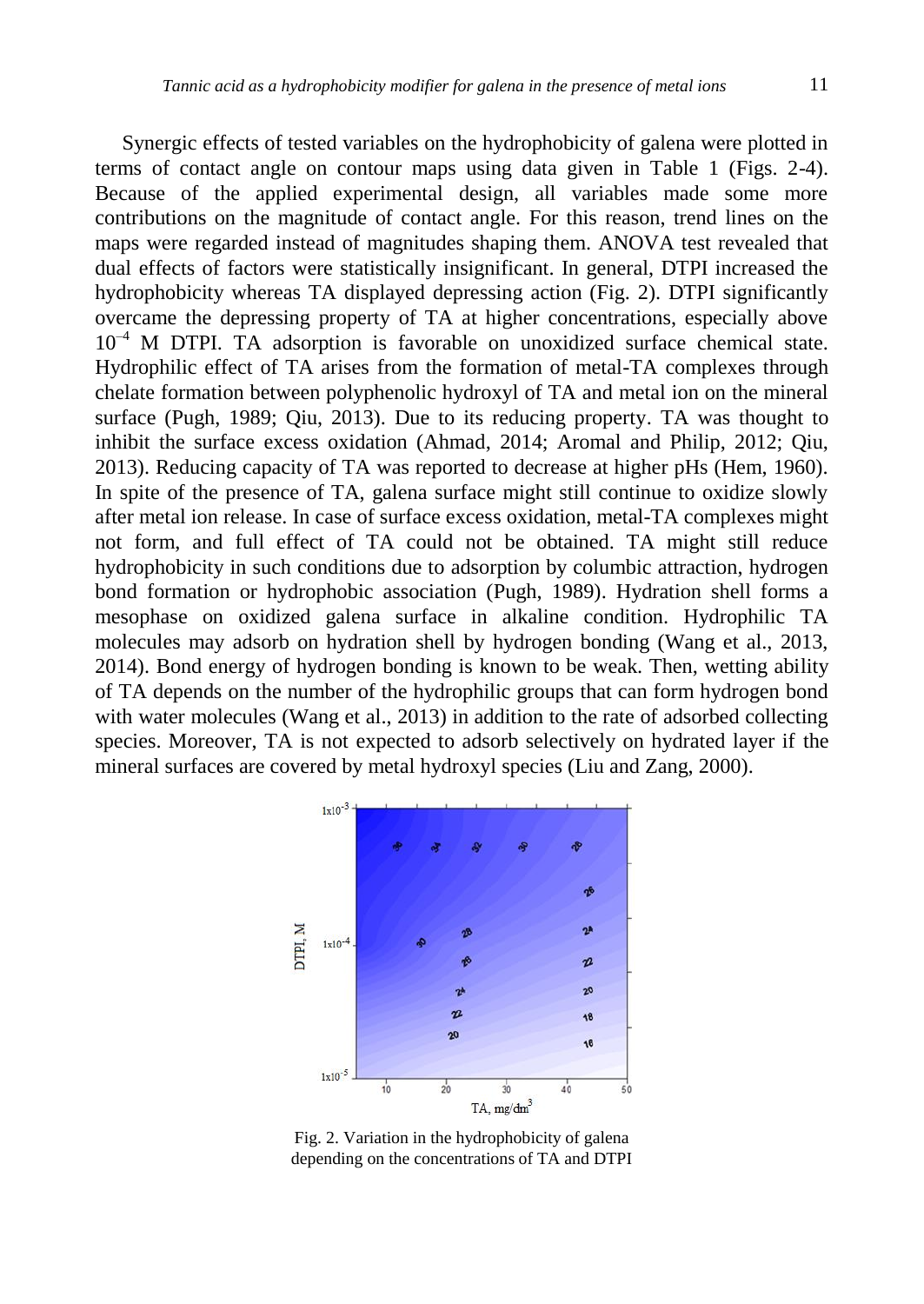

Fig. 3. Variation in the hydrophobicity of galena depending on TA concentration and standard formation potential of metal ions



Fig. 4. Variation in the hydrophobicity of galena depending on TA concentration and conditioning time

Effect of metal ions varied depending on the standard formation potential (Fig. 3). The more noble metals behaved as activator whereas hydrophilicity became predominant by a decrease in the formation potential of metal ions with the synergic effect of TA. Fe<sup>2+</sup> ions increased TA adsorption on galena while  $Cu^{2+}$  ions reduced TA adsorption, and inhibited the appearance of the full effect of TA on the degree of hydrophobicity (Finkelstein, 1997). Activation power became superior in the presence of  $Cu<sup>2+</sup>$  ions (Chandra and Gerson, 2009; Rath and Subramanian, 1999). Copper ions reasonably overcame the hydrophilic effect of TA. Regular variation in the hydrophobicity on contour map was interrupted around the standard formation potential of  $Pb^{2+}$  possibly due to synergic effect of other experimental parameters. As a member of mineralogical formula,  $Pb^{2}$  ions may be defined as the main system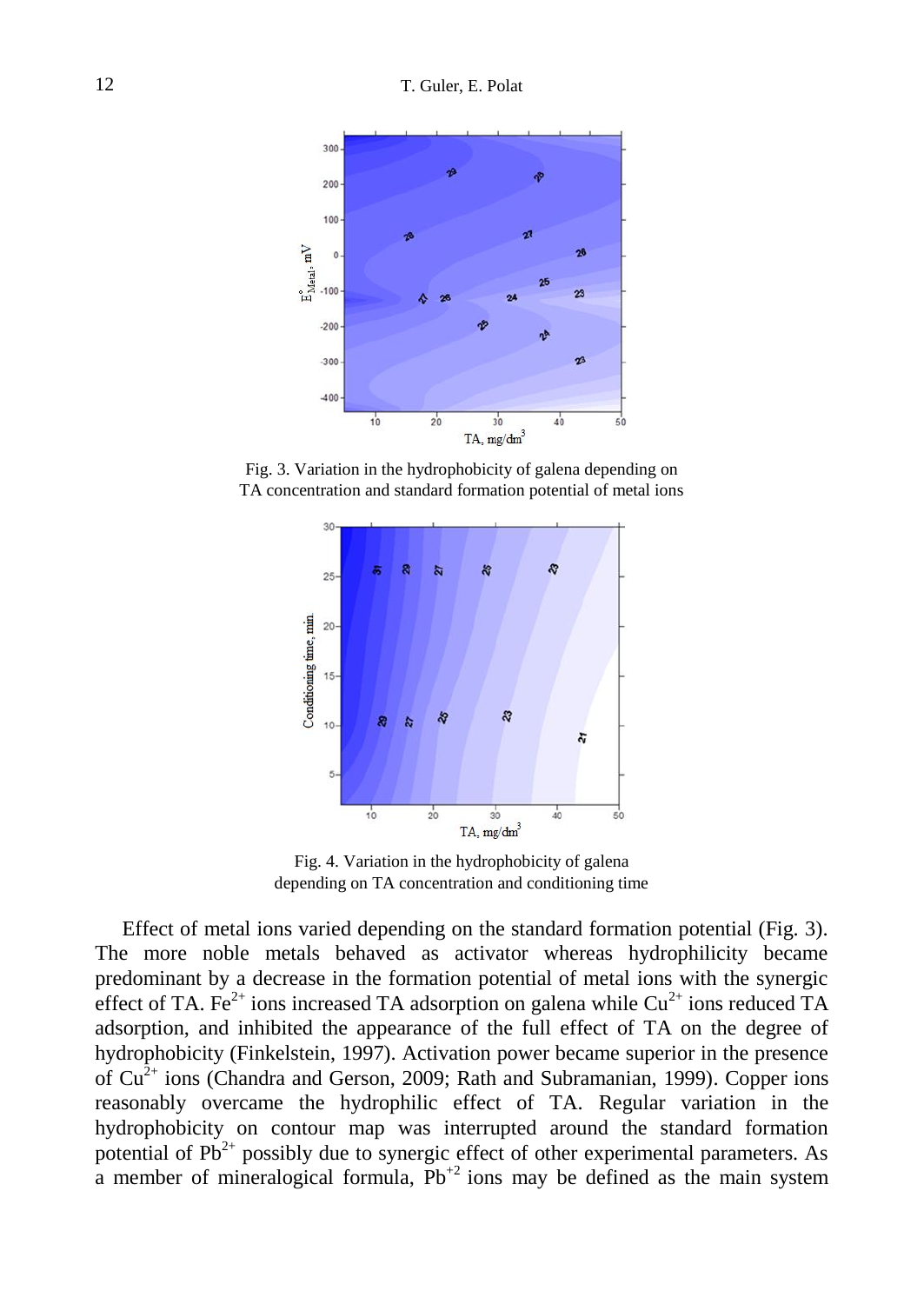variable of galena flotation. In addition to dissolved ions from galena surface, intentionally added  $Pb^{2+}$  ions into the system may slightly increase the hydrophobicity probably due to the increased activity of lead species on mineral surface, which favors the formation of the metal–collector compounds (Pecina et al., 2006). However, excess use may exhibit adverse effect. Lead ion is not stable in pulp medium at open circuit potential, and then oxidizes further to form hydrophilic Pb-oxyhydroxy species

on the surface (Guler, 2012; Kocabag et al., 1990; Peng et al, 2003). Moreover, excess unoxidized lead ions are expected to provide additional adsorption centers for TA molecules (Laskowski et al., 2007). TA covers mineral surface in the form of lead-TA complexes. Pentacyclic chelates are thought to form between two neighboring phenolic hydroxyls of TA and metal ions (Wang et al, 2013). Fe<sup>2+</sup> ion displayed detrimental effect on galena hydrophobicity. It is the most active component added to the system, and easily oxidizes to hydrophilic ferric oxyhydroxides. These redox products reduces collector adsorption rate on galena (Pecina, 2006; Peng et al., 2002, 2003). When added, TA retards the oxidation of ferrous species to ferric species, and forms hydrophilic  $Fe^{+2}$ -TA complexes (Hem, 1960).

Conditioning time was left almost ineffective in the examined range (Fig. 4). Extended conditioning time slightly improve hydrophobicity, and reduced the influence of TA. Minimum hydrophobicity was observed at the highest TA dosage with lower conditioning times. Adsorption of metal ions on galena surface may need extended conditioning. Longer conditioning is known to be necessary particularly for Cu-activation to maximize metal-activation, and formation of hydrophobic Cu-S like new surface species (Chandra and Gerson, 2009; Finkelstein, 1997). However, excess conditioning may adversely affect hydrophobicity due to precipitation of metal ions as metal-oxyhydroxides on the surface. Especially in the presence of active metal ions like  $Fe<sup>+2</sup>$ , hydrophilic oxyhydroxides are expected to form on the surface even at lower conditioning times (Finkelstein, 1997; Hem, 1960). Therefore, a significant effect of conditioning time on galena hydrophobicity could not be seen in Fig. 4 due to combined effect of factors and their levels as given in Table 1. Similarly, longer conditioning times may also be beneficial for TA adsorption (Wang et al, 2012). TA may gain time to interact both with unoxidized metal ions and/or hydrated mesophase. Minimum hydrophobicity was proposed to be possible at higher TA concentrations and lower conditioning times.

Optimum experimental conditions for the lowest and the highest hydrophobicity points were predicted by applying regression analysis (Table 3). Regression equation for the mean contact angle  $(\Delta \theta)$  was derived in terms of tested parameters (equation 3) using Minitab software program, where "E°" and "t" show standard formation potential of metal ion and conditioning time, respectively. Statistical data from regression analysis was obtained as follows:  $S = 2.24$ ; R-Sq = 96.15%; R-Sq(adj) = 94.43%; R-sq(pred) = 91.33%. Mean predicted contact angle is calculated setting the tested parameter "1" in the equation 3, and the left is "0". According to applied Taguchi design, minimum hydrophobicity was seen to be obtained utilizing the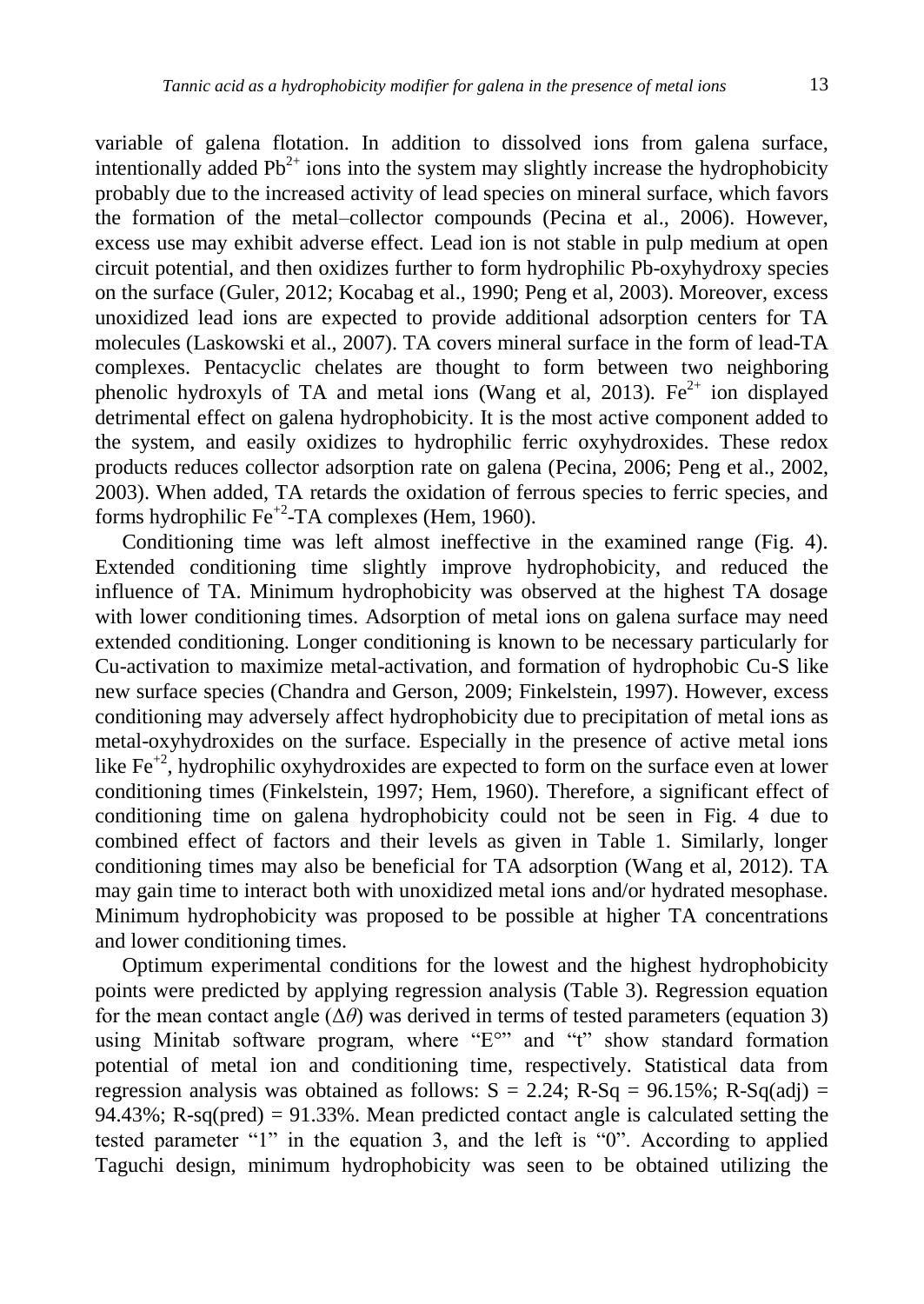synergic effect of ferrous ion and TA. Optimized combination was determined as  $(50 \text{ mg/dm}^3 \text{ TA}) + (10^{-5} \text{ M DTPI}) + (10^{4} \text{ M Fe}^{+2}) + (2 \text{ minutes conditioning})$  to minimize the S/N ratio, and therefore for minimum hydrophobicity. Mean contact angle value for this condition was calculated as 6.15° from equation 3. Confirmation tests were also conducted, and closer  $\theta$  values (8°, 7°, 8°) were obtained with a mean of 7.70° for the lowest hydrophobicity point. Hydrophilic effect of modifying agents was negligibly diminished by extended conditioning (Fig. 4). On the other hand, hydrophobic surface state of galena may be survived using cupric ion as modifying agent. Excess DTPI consumption, however, is necessary to overcome the depressing action of TA. Extended conditioning was seen to be slightly helpful to improve hydrophobicity. Experimental condition was determined to be " $(5 \text{ mg/dm}^3 \text{ TA}) + (10^{-3} \text{ T})^3$ M DTPI) +  $(10^{-4} \text{ M Cu}^{+2})$  +  $(30 \text{ minutes conditioning})$  for the highest hydrophobicity for the tested system. Mentioned combination was already present in the experimental design (Run 7), which was measured as 45.33°. Predicted contact angle was calculated as 44.30° from regression equation. These findings indicated that the Taguchi experimental design was applied properly determining the suitable variables together with their optimum levels.

$$
\Delta\theta = 26.074 + 5.593 \text{ (TA}_5) - 0.296 \text{ (TA}_{20}) - 5.296 \text{ (TA}_{50}) - 9.963 \text{ (DTPI}_{0.00001}) + 2.296 \text{ (DTPI}_{0.0001}) + 7.667 \text{ (DTPI}_{0.001}) - 3.259 \text{ (E}_{Fe^{2+}/Fe^{0}}^{^{\circ}}) - 0.111 \text{ (E}_{Pb^{2+}/Pb^{0}}^{^{\circ}})+ 3.370 \text{ (E}_{Cu^{2+}/Cu^{0}}^{^{\circ}}) - 1.407 \text{ (t}_{2}) - 0.185 \text{ (t}_{10}) + 1.593 \text{ (t}_{30})
$$
 (3)

|                          | TA,       | DTPI,<br>М | Metal ion        | Conditioning<br>time, min   | Predicted      | Measured contact angle, $(°)$ |                |                |       |
|--------------------------|-----------|------------|------------------|-----------------------------|----------------|-------------------------------|----------------|----------------|-------|
|                          | $mg/dm^3$ |            |                  |                             | contact angle, | M1                            | M <sub>2</sub> | M <sub>3</sub> | Mean  |
|                          | 50        | $10^{-5}$  | $\text{Fe}^{2+}$ | 2                           | 6.15           | 8                             | 7              | 8              | 7.70  |
| Minimum<br>contact angle | 50        | $10^{-5}$  | $\text{Fe}^{2+}$ | 10                          | 7.37           |                               |                |                |       |
|                          | 50        | $10^{-5}$  | $\text{Fe}^{2+}$ | 30                          | 9.15           | 11                            | 10             | 9              | 10.00 |
|                          | 5         | $10^{-3}$  | $Cu^{2+}$        | 30                          | 44.30          | 45                            | 46             | 45             | 45.33 |
| Maximum<br>contact angle | 5         | $10^{-3}$  | $Cu^{2+}$        | 10                          | 42.52          |                               |                |                |       |
|                          |           | $10^{-3}$  | $Cu^{2+}$        | $\mathcal{D}_{\mathcal{A}}$ | 41.30          |                               |                |                |       |

Table 3. Prediction of possible combinations, and results of confirmation experiments

## **Conclusion**

Effect of TA on the hydrophobicity of galena was investigated in the presence of metal ions and DTPI. Experimental design was made by applying the Taguchi approach to test for effects of four parameters (concentrations of TA and DTPI, standard formation potential of metal ions, and conditioning time) on the hydrophobicity of galena. Concerning the hydrophobicity, significance order of parameters was determined as follows: DTPI concentration, TA concentration,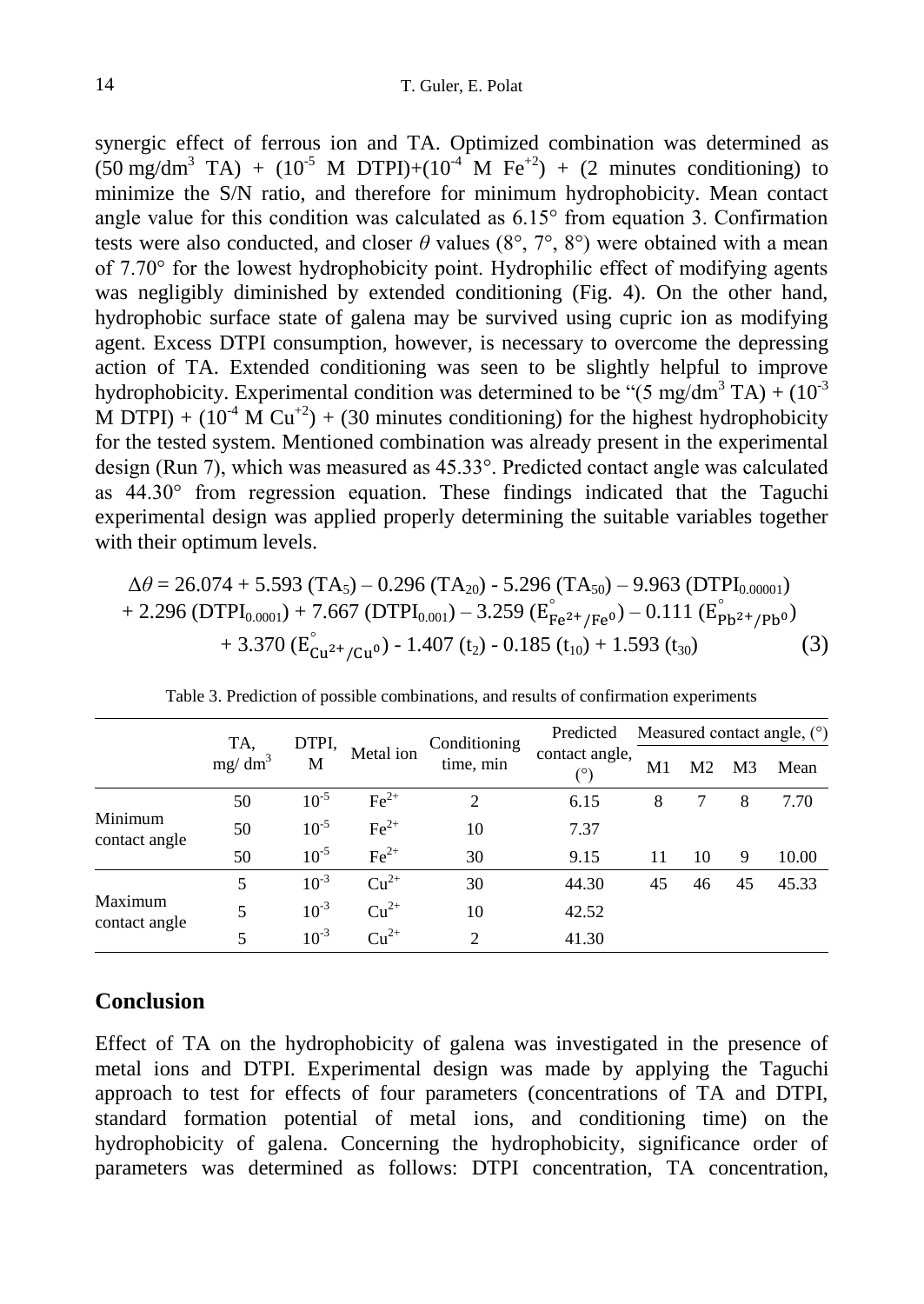nobility of metal ion, and conditioning time. TA was observed to be much more powerful modifier than metal ions, and reduced hydrophobicity of galena even in the presence of DTPI. Electrochemically active metals increased hydrophilic action of TA whereas noble ones diminished the adverse effect on the contact angle. So, TA was thought to exhibit negligible effect on the floatability of sulfide minerals of noble metals. Then, TA may be proposed as environmentally friendly, cheap and effective depressant for sulfide minerals releasing electrochemically more active ions like  $Pb^{2+}$ and  $\text{Fe}^{2+}$  for a selective flotation process, and to reduce the adverse effect of accidental activation on selectivity.

#### **References**

- AHMAD T., 2014, *Reviewing the tannic acid mediated synthesis of metal nanoparticles*, Journal of Nanotechnology, 2014, 1-11.
- AROMAL A.S., PHILIP D., 2012, *Facile one-pot synthesis of gold nanoparticles using tannic acid and its application in catalysis*, Physica E 44, 1692-1696.
- BICAK O., EKMEKCI Z., BRADSHAW D.J., HARRIS P.J., 2007, *Adsorption of guar gum and CMC on pyrite*, Minerals Engineering, 20, 996-1002.
- BOGUSZ E., BRIENNE S.R., BUTLER I., RAO S.R., FINCH J.A., 1997, *Metal ions and dextrin adsorption on pyrite*, Minerals Engineering, 10, 441-445.
- CHANDRA A.P., GERSON A.R., 2009, *A review of the fundamental studies of the copper activation mechanisms for selective flotation of the sulfide minerals, sphalerite and pyrite*, Advances in Colloid and Interface Science, 145, 97-110.
- FINKELSTEIN N.P., 1997,*The activation of sulphide minerals for flotation: A review,* International Journal of Mineral Processing, 52, 81-120.
- GULER T., 2012, *Galena oxidation in alkaline condition*, 13th International Mineral Processing Symposium, Bodrum, Turkey, 239-246.
- GULER, T., CETINKAYA, S., AKDEMIR, U., DOGAN, T., KOCABAG, D., 2009, *Effect of Fe-ions on pyrite-xanthate interaction in chemically manipulated electrochemical conditions,* International Journal of Natural and Engineering Sciences, 3(3), 1-7.
- GULER T., AKDEMIR U., 2012, *Statistical evaluation of flotation and entrainment behavior of an artificial ore*, Transactions of Nonferrous Metals Society of China, 22, 199-205.
- GULER T., SAHBUDAK K., CETINKAYA S., AKDEMIR U., 2013, *Electrochemical study of pyrite−ovalbumin interaction in relation to flotation*, Transactions of Nonferrous Metals Society of China, 23, 2766-2775.
- GULER T., SAHBUDAK K., AKDEMIR U., CETINKAYA S., 2014, *Impact of ovalbumin on pyrite flotation in absence and presence of metal ions*, Physicochemical Problems of Mineral Processing, 50, 31-40.
- HEM J.D., 1960, *Complexes of ferrous iron with tannic acid*, Chemistry of Iron in Natural Water, Geological Survey, 75-94.
- KLIMPEL R.R., 1999, *A review of sulfide mineral collector practice*, Proceedings of a Symposium Held at the Annual SME Meeting, Advances in Flotation Technology, Denver, Colorado, 115–127.
- KOCABAG D., GULER T., 2008, *A comparative evaluation of the response of platinum and mineral electrodes in sulfide mineral pulps*, International Journal of Mineral Processing, 87, 51-59.
- KOCABAG D., KELSALL G.H., SHERGOLD H.L., 1990, *Natural oleophilicity/ hydrophobicity of sulphide minerals, I. Galena*, International Journal of Mineral Processing, 29, 195–210.
- LIU Q., ZHANG Y., 2000, *Effect of calcium ions and citric acid on the flotation separation of chalcopyrite from galena using dextrin*, Minerals Engineering, 13, 1405-1416.